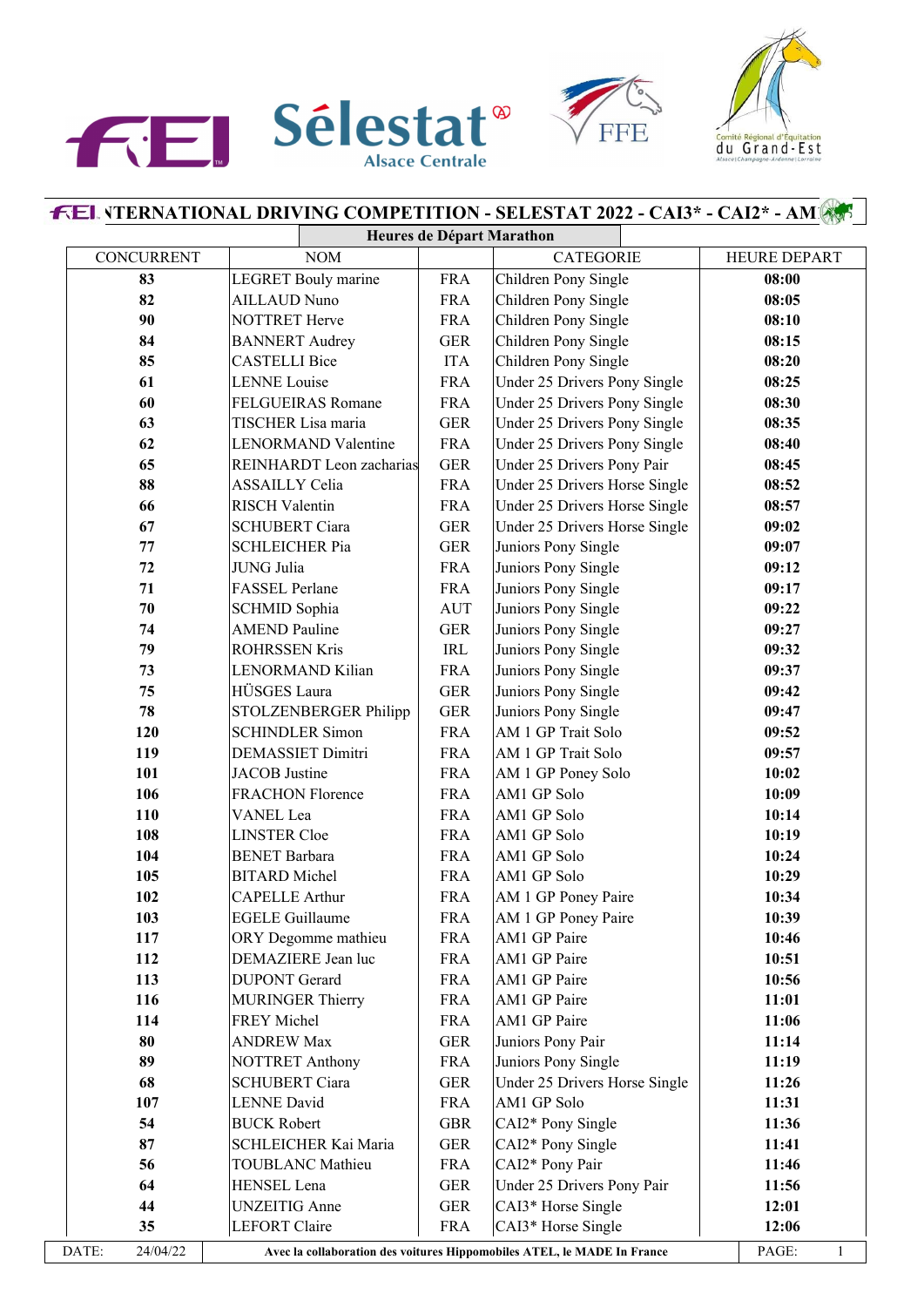





## **I. \TERNATIONAL DRIVING COMPETITION - SELESTAT 2022 - CAI3\* - CAI2\* - AM1 Heures de Départ Marathon**

|                   |                           | ircur cs ac Depart Brian atmon |                                                                         |       |                     |  |
|-------------------|---------------------------|--------------------------------|-------------------------------------------------------------------------|-------|---------------------|--|
| <b>CONCURRENT</b> | <b>NOM</b>                |                                | <b>CATEGORIE</b>                                                        |       | HEURE DEPART        |  |
| 21                | <b>BÖSCH Alexander</b>    | <b>AUT</b>                     | CAI3* Horse Single                                                      | 12:11 |                     |  |
| 26                | PHILIPPOT Laure           | <b>BEL</b>                     | CAI3* Horse Single                                                      |       | 12:16               |  |
| 46                | <b>SCHILTZ Marie</b>      | <b>LUX</b>                     | CAI3* Horse Single                                                      |       | 12:21               |  |
| 38                | OLIVE Jean michel         | <b>FRA</b>                     | CAI3* Horse Single                                                      |       | 12:26               |  |
| 39                | <b>VERNAY Benoit</b>      | <b>FRA</b>                     | CAI3* Horse Single                                                      |       | 12:31               |  |
| $\boldsymbol{2}$  | <b>BLAABJERG</b> Karina   | <b>DEN</b>                     | CAI3* Pony Single                                                       |       | 12:36               |  |
| 9                 | TISCHER Lisa maria        | <b>GER</b>                     | CAI3* Pony Single                                                       |       | 12:41               |  |
| $\bf{8}$          | <b>GENKINGER Anna</b>     | <b>GER</b>                     | CAI3* Pony Single                                                       |       | 12:46               |  |
| 92                | <b>KIEFER Edwin</b>       | <b>GER</b>                     | CAI3* Pony Single                                                       |       | 12:51               |  |
| 7                 | DE JOTEMPS delphine       | <b>FRA</b>                     | CAI3* Pony Single                                                       |       | 12:56               |  |
| 10                | HERNER Johan              | <b>SWE</b>                     | CAI3* Pony Single                                                       |       | 13:01               |  |
| 3                 | <b>CHRISTMANN Anna</b>    | <b>FRA</b>                     | CAI3* Pony Single                                                       |       | 13:06               |  |
| 5                 | <b>CRESSENT Berengere</b> | <b>FRA</b>                     | CAI3* Pony Single                                                       |       | 13:11               |  |
| 15                | <b>SNOW Averina</b>       | <b>GBR</b>                     | CAI3* Pony Pair                                                         |       | 13:16               |  |
| 12                | <b>JEANSON</b> Antoine    | <b>FRA</b>                     | CAI3* Pony Pair                                                         |       | 13:21               |  |
| 18                | <b>LAPLUME</b> Claudine   | <b>LUX</b>                     | CAI3* Pony Pair                                                         |       | 13:26               |  |
| 16                | <b>KOHLWEISS Birgit</b>   | <b>GER</b>                     | CAI3* Pony Pair                                                         |       | 13:31               |  |
| 17                | ROHRSSEN Annika           | IRL                            | CAI3* Pony Pair                                                         |       | 13:36               |  |
| 11                | <b>POTTIER Hughes</b>     | <b>BEL</b>                     | CAI3* Pony Pair                                                         |       | 13:41               |  |
| 14                | SELLE Jean frederic       | <b>FRA</b>                     | CAI3* Pony Pair                                                         |       | 13:46               |  |
| 34                | <b>GARCIA</b> Didier      | <b>FRA</b>                     | CAI3* Horse Single                                                      |       | 13:53               |  |
| 25                | MEUWIS Jonathan           | <b>BEL</b>                     | CAI3* Horse Single                                                      |       | 13:58               |  |
| 23                | <b>CLAEYS</b> Pieter      | <b>BEL</b>                     | CAI3* Horse Single                                                      |       | 14:03               |  |
| 37                | <b>MEYSON</b> Stephane    | <b>FRA</b>                     | CAI3* Horse Single                                                      |       | 14:08               |  |
| 47                | THIBAUT-MCCAW Maureen     | <b>LUX</b>                     | CAI3* Horse Single                                                      |       | 14:13               |  |
| 24                | <b>LEJEUNE</b> Etienne    | <b>BEL</b>                     | CAI3* Horse Single                                                      |       | 14:18               |  |
| 86                | GÄNSHIRT Fabian           | <b>GER</b>                     | CAI3* Horse Single                                                      |       | 14:23               |  |
| 33                | <b>DESCHAMPS Clement</b>  | <b>FRA</b>                     | CAI3* Horse Single                                                      |       | 14:28               |  |
| 32                | <b>AILLAUD</b> Magalie    | <b>FRA</b>                     | CAI3* Horse Single                                                      |       | 14:33               |  |
| 41                | <b>MCGILL Lucy</b>        | <b>GBR</b>                     | CAI3* Horse Single                                                      |       | 14:38               |  |
| 28                | <b>RENIER Sylvie</b>      | <b>BEL</b>                     | CAI3* Horse Single                                                      |       | 14:43               |  |
| 36                | <b>LEFORT Claire</b>      | <b>FRA</b>                     | CAI3* Horse Single                                                      |       | 14:48               |  |
| 45                | <b>SCHILTZ Franz</b>      | $_{\mbox{\footnotesize{LUX}}}$ | CAI3* Horse Single                                                      |       | 14:53               |  |
| 22                | <b>BÖSCH Alexander</b>    | <b>AUT</b>                     | CAI3* Horse Single                                                      |       | 14:58               |  |
| 27                | PHILIPPOT Laure           | <b>BEL</b>                     | CAI3* Horse Single                                                      |       | 15:03               |  |
| 31                | HOUTAPPELS-BRUDER K       | CAN                            | CAI3* Horse Single                                                      |       | 15:08               |  |
| 52                | <b>VOGEL Francois</b>     | <b>FRA</b>                     | CAI3* Horse Pair                                                        |       | 15:13               |  |
| 51                | <b>KENCK Patricia</b>     | <b>FRA</b>                     | CAI3* Horse Pair                                                        |       | 15:18               |  |
| 50                | <b>DELMAS</b> Diane       | <b>FRA</b>                     | CAI3* Horse Pair                                                        |       | 15:23               |  |
| 53                | <b>MALGET Claude</b>      | <b>LUX</b>                     | CAI3* Horse Pair                                                        |       | 15:28               |  |
| 49                | <b>BÖSCH</b> Stefan       | <b>AUT</b>                     | CAI3* Horse Pair                                                        |       | 15:33               |  |
| 1                 | <b>BLAABJERG</b> Karina   | <b>DEN</b>                     | CAI3* Pony Single                                                       |       | 15:38               |  |
| 91                | HERTKORN-KIEFER Katrin    | <b>GER</b>                     | CAI2* Pony Single                                                       |       | 15:47               |  |
| 55                | <b>SCOTT Lucy</b>         | <b>GBR</b>                     | CAI2* Pony Single                                                       |       | 15:52               |  |
| 81                | <b>REINHARDT</b> Malte    | <b>GER</b>                     | Juniors Pony Pair                                                       |       | 16:02               |  |
| 121               | <b>CRESSENT Robin</b>     | <b>FRA</b>                     | AM 1 GP Poney Paire                                                     |       | 16:07               |  |
| 69                | <b>UNZEITIG</b> Anne      | <b>GER</b>                     | Under 25 Drivers Horse Single                                           |       | 16:19               |  |
| DATE:<br>24/04/22 |                           |                                | Avec la collaboration des voitures Hippomobiles ATEL, le MADE In France |       | PAGE:<br>$\sqrt{2}$ |  |
|                   |                           |                                |                                                                         |       |                     |  |